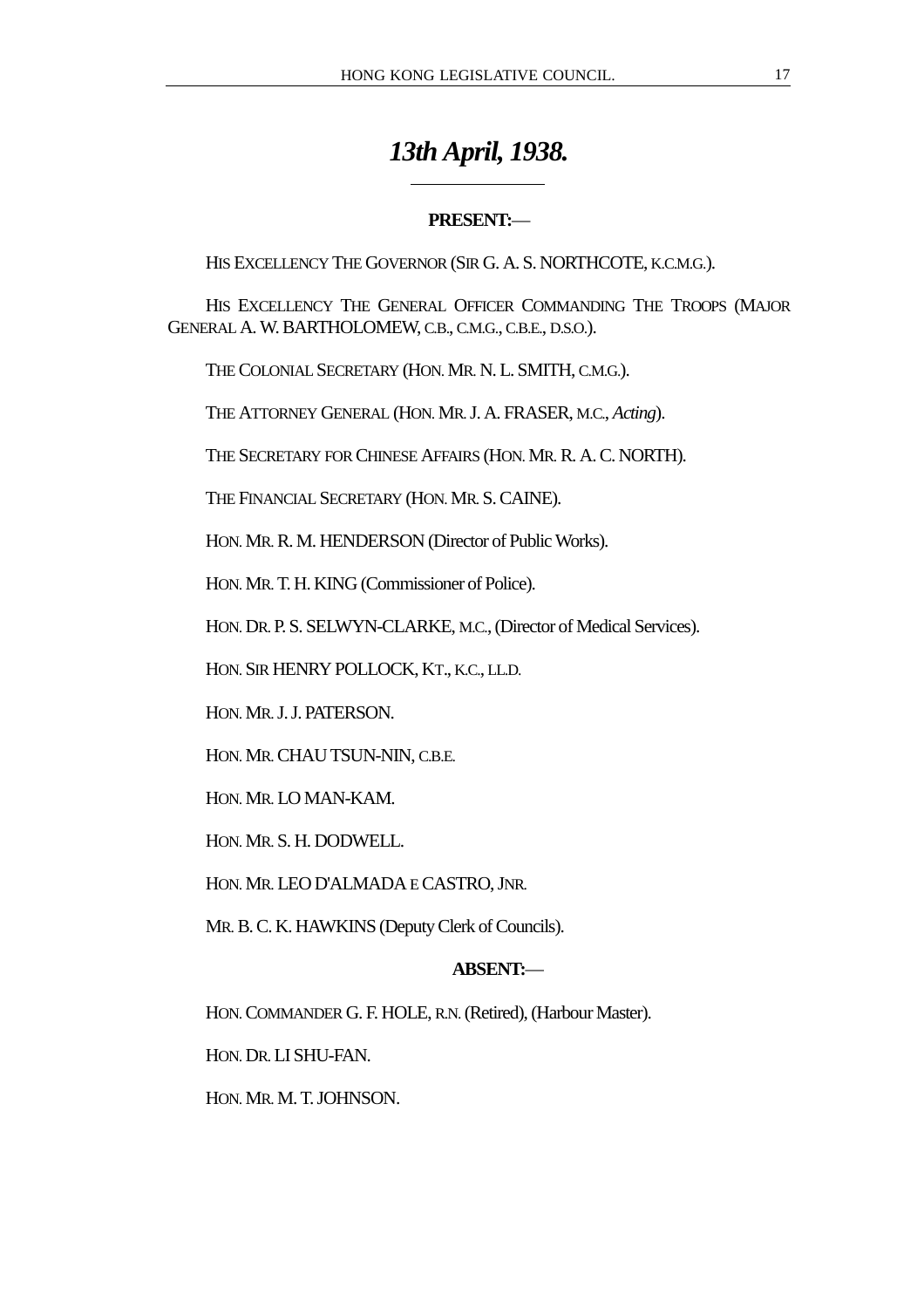## **MINUTES.**

The Minutes of the previous meeting of the Council were confirmed.

## **PAPERS.**

THE COLONIAL SECRETARY, by command of H.E. the Governor, laid upon the table the following papers:

- Resolution adopted by the Legislative Council on 9th March, 1938, for the Hong Kong Tramways, Limited, to construct a new single tramway track in King's Road.
- Amendments made by the Midwives Board under Section 4 of the Midwives Ordinance, 1910, Ordinance No. 22 of 1910, to the Regulations, dated 3rd March, 1938.
- Alteration made by the Governor in Council under sections 33 (5) and 88 of the Liquors Ordinance, 1931, Ordinance No. 36 of 1931, to Form 9, Chinese Restaurant Licence, in the First Schedule to that Ordinance, dated 14th March, 1938.
- Amendments made by the Governor in Council under section 3 of the Post Office Ordinance, 1926, Ordinance No. 7 of 1926, to the Post Office Regulations, dated 16th March, 1938.
- Order made by the Governor in Council under section 8 (1) of the Jury Ordinance, 1887, Ordinance No. 6 of 1887, relating to the Jury Lists for 1938, dated 16th March, 1938.
- New Stanley Cemetery authorized by the Governor in Council under section 73 of the Public Health (Sanitation) Ordinance, 1935, Ordinance No. 15 of 1935, as a place to be used as a cemetery, dated 2nd April, 1938.
- Proclamation No. 2.—Appointing Commissioners to inquire into the prevalent charges for rent in Victoria and Kowloon.
- Sessional Papers, 1938:
	- No. 3.—Jurors List for 1938.
	- No. 4.—Water Finances. Memorandum by Financial Secretary.
	- No. 5.—Report of the Commission appointed by His Excellency the Governor of Hong Kong
		- *A*. to inquire into and report upon
			- (1) the prevalent charges for rent in the towns of Victoria and Kowloon, having regard to their rise and fall during the last ten years,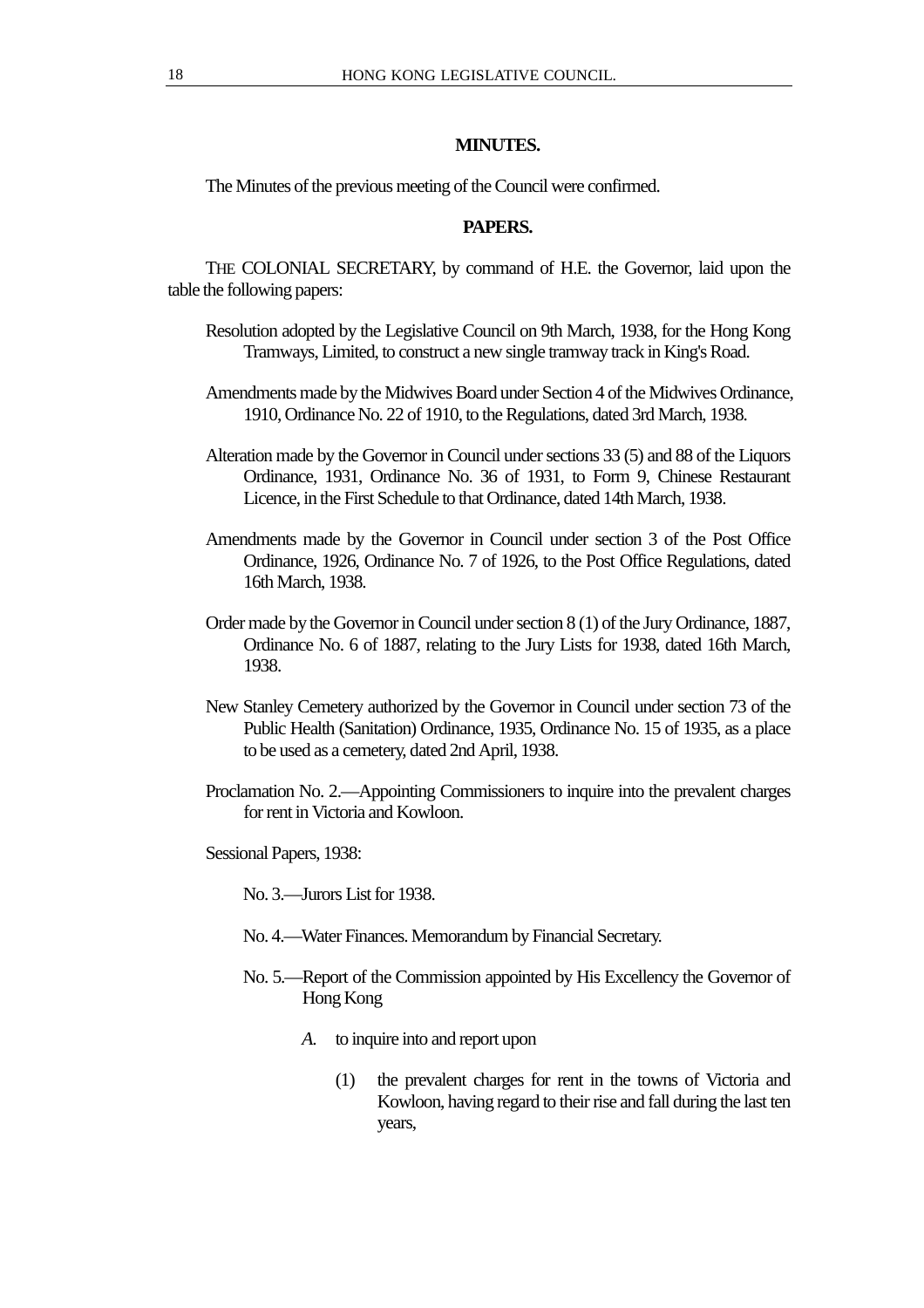#### and

- (2) the extent to which and the manners in which tenants and landlords have been and are affected by the sudden growth of the population of Hong Kong since the beginning of Sino-Japanese hostilities last year:
- *B.* to receive oral and written evidence upon the foregoing issues:
- C. to make such relevant recommendations as may commend themselves to members.

No. 6.—Report of Committee on Rentals for Government Quarters.

#### **FINANCE COMMITTEE'S REPORT.**

THE COLONIAL SECRETARY, by command of H.E. The Governor, laid upon the table the Report of the Finance Committee (No. 2), dated the 9th March, 1938, and moved that it be adopted.

THE FINANCIAL SECRETARY seconded, and this was agreed to.

#### **URBAN COUNCIL BY-LAWS.**

THE ATTORNEY GENERAL.—I rise to move that the by-laws under the heading "Reconstituted Milk and Reconstituted Cream" made by the Urban Council under sections 5 and 6 of the Public Health (Food) Ordinance, 1935, on the 29th day of March, 1938, be approved.

These by-laws prohibit the manufacture of reconstituted milk or reconstituted cream for sale or for use in the preparation of food for sale except in premises licensed as a food factory for that purpose, and also prohibit their sale except in properly licensed or registered premises. They require the approval of the Urban Council for the apparatus and constitutents used in the manufacture of reconstituted milk or reconstituted cream and for the containers used in their sale. They forbid the addition of preservatives or colouring matter and insist on pasteurization, and in order that the public may know what it is getting they also prescribe that on containers in which reconstituted milk and cream are sold and in advertisements relating to their sale the word "reconstituted" shall be given equal prominence with the words "milk" or "cream."

THE COLONIAL SECRETARY seconded, and this was agreed to.

#### **PROTECTION OF WOMEN AND GIRLS ORDINANCE, 1938.**

THE ATTORNEY GENERAL moved the first reading a Bill intituled "An Ordinance to amend the law relating to the protection of Women and Girls." He said: The object of this Bill, as stated in the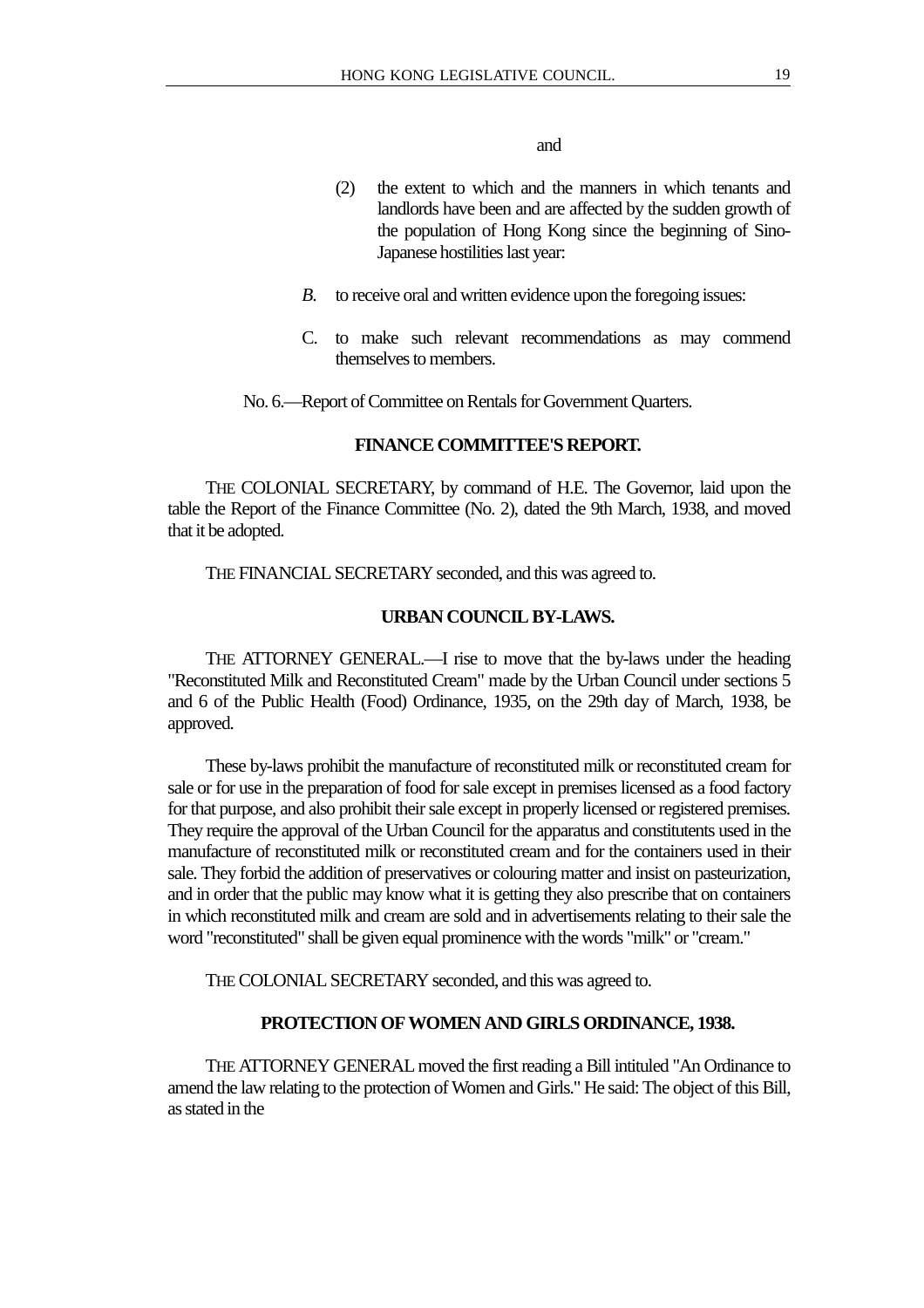memorandum of Objects and Reasons, is to repeal the Protection of Women and Girls Ordinance, 1897, with its amending Ordinances and Regulations, and to re-enact them, after a close scrutiny and revision of every clause in the light of the recommendations of the Report of the *Mui Tsai* Commission and in the light of experience of the working of these Ordinances. It aims at suppressing abuses without too great incursion into Chinese family life.

It will be noticed that, by Section 32, "every person who at the date of the passing of this Ordinance has in his custody or control any girl the legal guardianship of whom is vested in the Secretary for Chinese Affairs pursuant to section 32 (1) shall register in the manner prescribed by regulations within three months from a date to be appointed by His Excellency the Governor by notification in the *Gazette*. It is, of course, impossible to apply any system involving extensive registration immediately on the passing of the measure which authorizes or requires such registration. The machinery for registration, for example, could not be ready, and great hardship might be imposed on those members of the public who were not immediately aware of the duty to register if they were strictly limited to the time laid down in the section. The intention of Section 32, therefore, is to delay registration only for such short period as may be necessary to give the Secretary for Chinese Affairs time to prepare the forms required—it is impossible, of course, to anticipate the final form in which these may be laid down—and by propaganda to do whatever is necessary to bring the new law before the Chinese who are most affected by it. Honourable members may be assured that, should this provision be finally approved, there will be no delay whatever in making the necessary order and bringing registration into force.

Honourable members will remember that this Bill is the fruit of the labours of a Committee and of a Commission, both appointed to consider the *Mui-tsai* question. I understand from several sources that this Bill is being scrutinized, not only by members of the Committee I have referred to, but also by certain members of the legal profession and others who are interested in this question, and I have already received certain suggestions for amendment, the merits or demerits of which I have not yet had time to consider.

This draft represents the general policy of the Government, but it is hardly to be expected that a measure dealing with a matter which has been under discussion for 60 years will pass finally in the form in which it is first drafted, and the Government is considering, and is prepared still to consider proposals for further amendment, if these proposals are put forward without delay, as it is anxious to have this matter, which has been so long delayed, brought to a satisfactory conclusion as soon as possible. I shall therefore, at any time, but more particularly before the second reading, welcome any suggestions which may assist me in settling the final form and details of this Bill.

I move that the Bill be read a first time.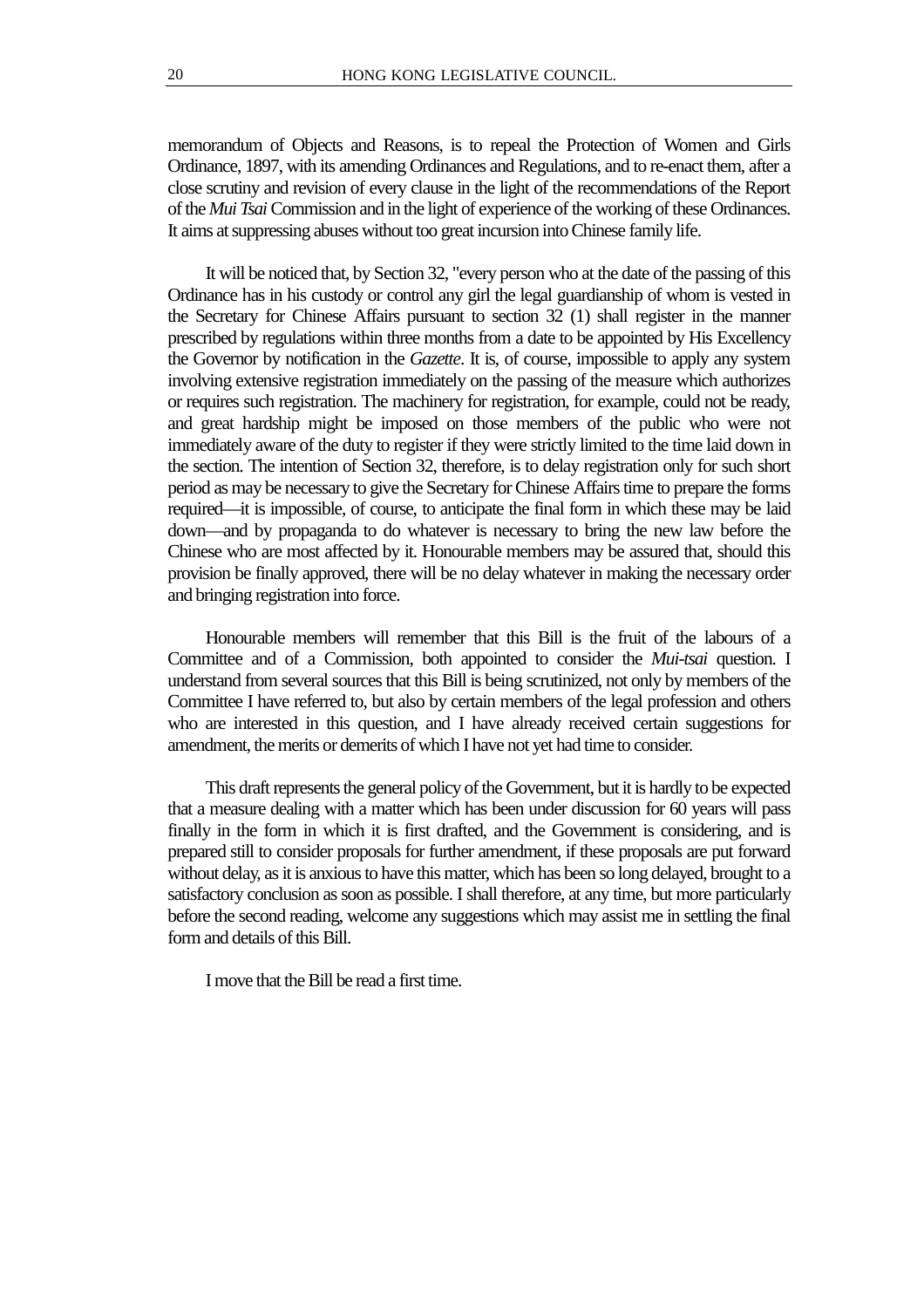# THE COLONIAL SECRETARY seconded, and the Bill was read a first time.

#### **Objects and Reasons.**

The "Objects and Reasons" for the Bill were stated as follows:—

1. The object of this Bill is to repeal the Protection of Women and Girls Ordinance, 1897, with its amending Ordinances and Regulations and to re-enact them after a close scrutiny and revision of every clause in the light of the recommendations of the Report of the Mui Tsai Commission and in the light of experience of the working of these Ordinances.

2. A Table of Correspondence is attached which explains the variations between the clauses of the Bill and the provisions they replace in greater detail.

#### **VACCINATION AMENDMENT ORDINANCE, 1938.**

THE ATTORNEY GENERAL rising to moved the first reading of a Bill intituled "An Ordinance to amend the Vaccination Ordinance, 1923," said: Your Excellency,—In relation to "An Ordinance to amend the Vaccination Ordinance, 1923," I should like to mention that notice of the introduction of this Bill was circulated immediately prior to this meeting and is now in the hands of Hon. members and I request Your Excellency's permission under Order 13 (2) of the Standing Orders for that notice to be valid for this meeting, in order that the Bill may be introduced at this meeting.

H.E. THE GOVERNOR.—The matter is one of grave social importance and I have instructed the Hon. and learned member, the Attorney General to bring it forward to-day, but I am prepared to listen if any member wishes to oppose my giving permission for the introduction to this Bill.

There being no comment,

H.E. THE GOVERNOR.—You have my permission to proceed.

THE ATTORNEY GENERAL.—The reasons for this Bill are set out in the memorandum attached to the Bill, but as Hon. members have only now got the Bill in their hands, I should like to read them.

The "Objects and Reasons" for the Bill were then read.

THE COLONIAL SECRETARY seconded, and the Bill was read a first time.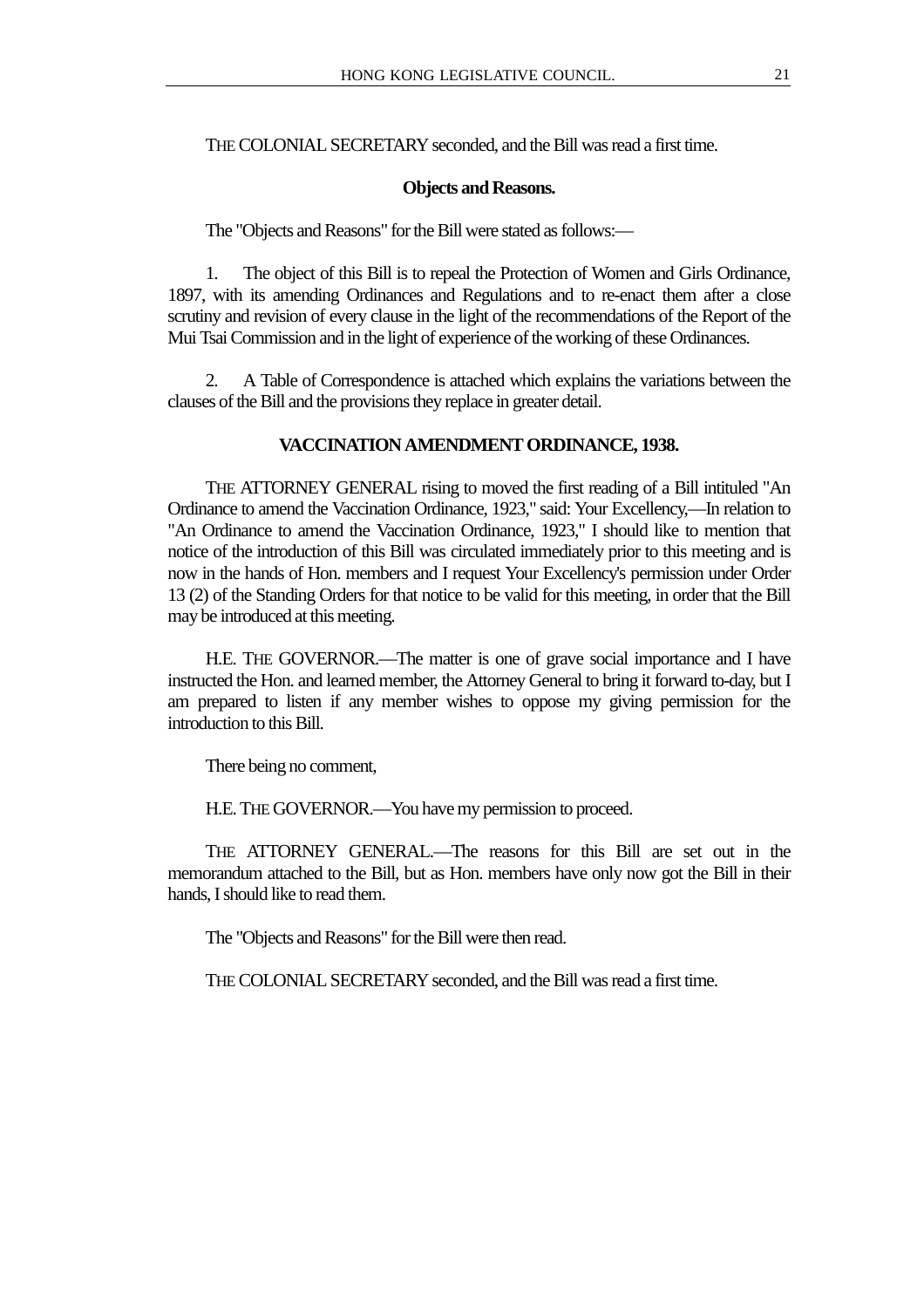## **Objects and Reasons.**

The "Objects and Reasons" for the Bill were stated as follows:—

1. A virulent type of smallpox is endemic in Hong Kong and South China and results in many deaths each year.

2. Every effort has been made by means of posters, pamphlets, propaganda in the press and the local broadcasting service to induce persons exposed to the risk of infection to protect themselves by vaccination, which is carried out free of charge by public vaccinators, but many have failed to avail themselves of this protection and the number of deaths from smallpox this year already exceeds 1,400.

3. Section 16 (1) of the principal Ordinance empowers the Medical Officer of Health to require the vaccination of any person "who in his opinion has been subjected to the risk of infection from smallpox", but this measure is impracticable in many instances where the bodies of those who have died of smallpox have been dumped in the streets or the harbour, and in many others where smallpox cases are concealed in houses.

4. Section 2 of this Ordinance, by repealing the restrictive words quoted above in section 16 (1) of the principal Ordinance, empowers the Medical Officer of Health or any public vaccinator deputed for the purposes of section 16 to require the vaccination or revaccination, free of charge, of any person who in his opinion should be vaccinated or revaccinated.

5. This amendment is designed to enable the health authorities effectively to carry out vaccination campaigns, particularly in thickly-populated areas inhabited by the working classes, where infection is widespread but where it is often quite impossible to prove exposure to the risk of infection from any particular case.

# **GASHOLDERS EXAMINATION ORDINANCE, 1938.**

THE ATTORNEY GENERAL moved the second reading of a Bill intituled "An Ordinance to make provision for the periodical examination of gasholders."

THE COLONIAL SECRETARY seconded, and the Bill was read a second time.

Council then went into Committee to consider the Bill clause by clause.

Upon Council resuming,

THE ATTORNEY GENERAL reported that the Bill had passed through Committee without amendment and moved that it be read a third time.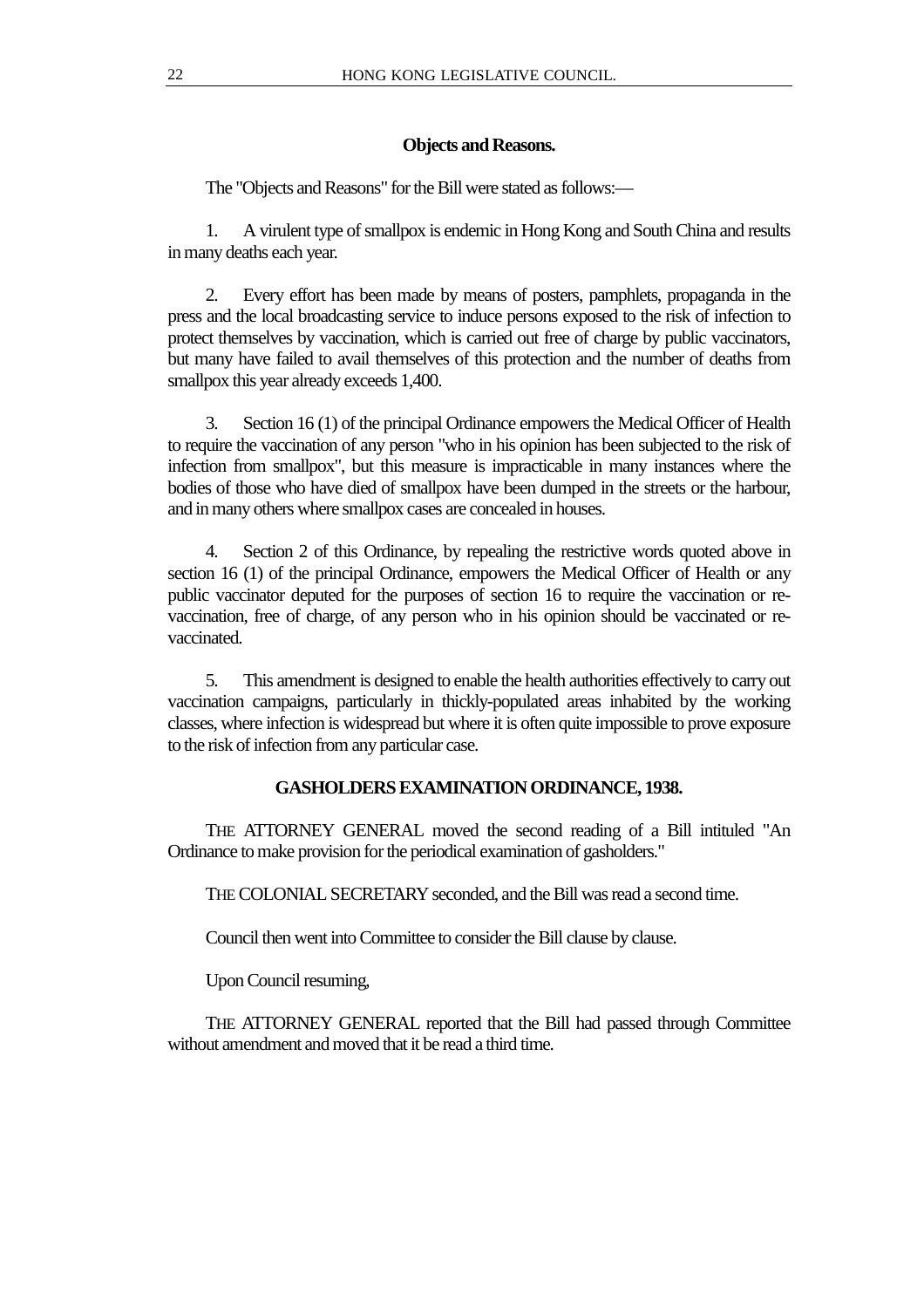THE COLONIAL SECRETARY seconded, and the Bill was read a third time and passed.

## **ASIATIC EMIGRATION AMENDMENT ORDINANCE, 1938.**

THE ATTORNEY GENERAL moved the second reading of a Bill intituled "An Ordinance to amend the Asiatic Emigration Ordinance, 1915."

THE COLONIAL SECRETARY seconded, and the Bill was read a second time.

Council then went into Committee to consider the Bill clause by clause.

Upon Council resuming,

THE ATTORNEY GENERAL reported that the Bill had passed through Committee without amendment and moved that it be read a third time.

THE COLONIAL SECRETARY seconded, and the Bill was read a third time and passed.

## **EMPIRE PREFERENCE AMENDMENT ORDINANCE, 1938.**

THE ATTORNEY GENERAL moved the second reading of a Bill intituled "An Ordinance to amend the Empire Preference Ordinance, 1932."

THE COLONIAL SECRETARY seconded, and the Bill was read a second time.

Council then went into Committee to consider the Bill clause by clause.

Upon Council resuming,

THE ATTORNEY GENERAL reported that the Bill had passed through Committee without amendment and moved that it be read a third time.

THE COLONIAL SECRETARY seconded, and the Bill was read a third time and passed.

## **ADJOURNMENT.**

H.E. THE GOVERNOR.**—**Council stands adjourned until Wednesday, 20th April.